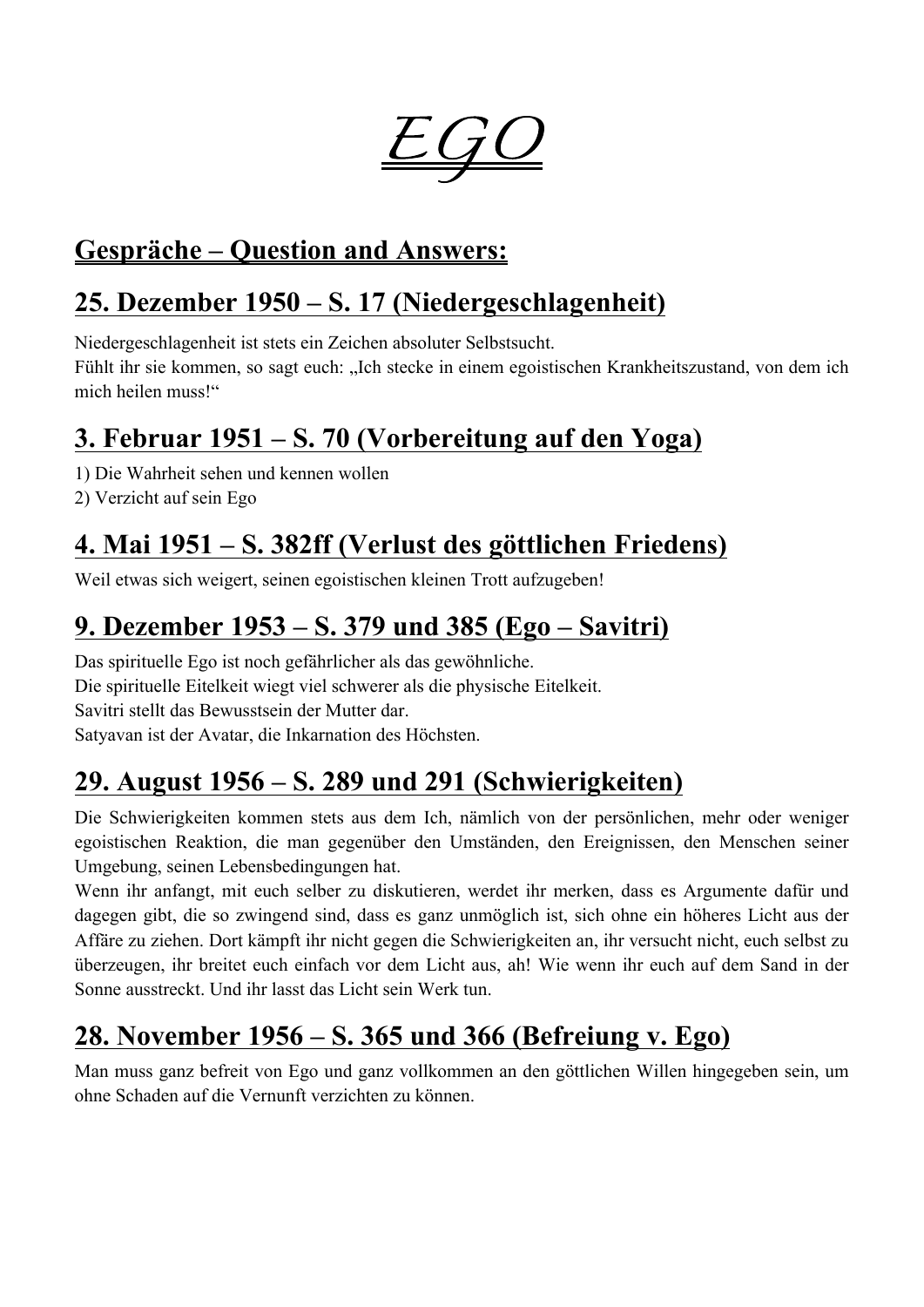### **AGENDA: 21. December 1957**

This physical consciousness records all it sees, all your reactions, your thoughts, all the facts—without preference, without prejudice, without personal will. Nothing escapes it. Its work is almost mechanical. Therefore I know what to tell or to ask you according to the integral truth of your being and its present possibilities. Ordinarily, in the normal man, the physical consciousness does not see things as they are, for three reasons: because of ignorance, because of preference, and because of an egoistic will. You color what you see, eliminate what displeases you. In short, you see only what you desire to see.

#### **9. August 1958**

...men can have as much power as the gods, and even more—when they are not egoists, when they can overcome their egoism.

### **16. May 1960 (To be humble...)**

If there is one fundamental necessity, it is humility. To be humble. Not humble as it is normally understood, such as merely saying, 'I am so small, I'm nothing at all'—no, something else … Because the pitfalls are innumerable, and the further you progress in yoga, the more subtle they become, and the more the ego masks itself behind marvelous and saintly appearances. So when somebody says, 'I no longer want to rely on anything but Him. I want to close my eyes and rest in Him alone,' this comfortable 'Him,' which is exactly what you want him to be, is the ego—or a formidable Asura, or a Titan (depending on each one's capacity). They're all over the earth, the earth is their domain. So the first thing to do is to pocket your ego—not preserve it, but get rid of it as soon as possible!

You can be sure that the God you've created is a God of the ego whenever something within you insists, 'This is what I feel, this is what I think, this is what I see; it's my way, my very own—it's my way of being, my way of understanding, my relationship with the Divine, etc.'

And what is wonderful is that at each moment the Grace, the Joy, the Light, the Love never cease pouring down in the very midst of all this—despite the ego, despite the shame, despite the unworthiness. To be humble…

### **12. Juli 1962 (Sri Aurobindos Brief an Barin)**

...Ich will meinen Yoga auf einem weiten und mächtigen Gleichmut begründen und auf dieser Ausgeglichenheit eine perfekte Shakti. Ich wünsche nicht Hunderttausende von Schülern sondern einhundert vollendete Menschen, frei **von kindlichem Egoismus,** die Instrumente Gottes sein werden. **Möge jeder zu seiner eigenen schlummernden Gottheit erwachen, solche Menschen werden das Land erheben.**

#### **4. Dezember 1962**

Spirituell hat man die Erfahrung des Höchsten, sobald man in Kontakt mit dem inneren Göttlichen tritt. Mental hat man die Erfahrung, wenn das Mental geklärt ist. Im Vital, sobald man das Ego aufgegeben hat. Als Sri Aurobindo im Körper der Mutter eintrat, sagte er: "Du wirst mein Werk vollenden!" Nur diese Worte hielten sie am Leben.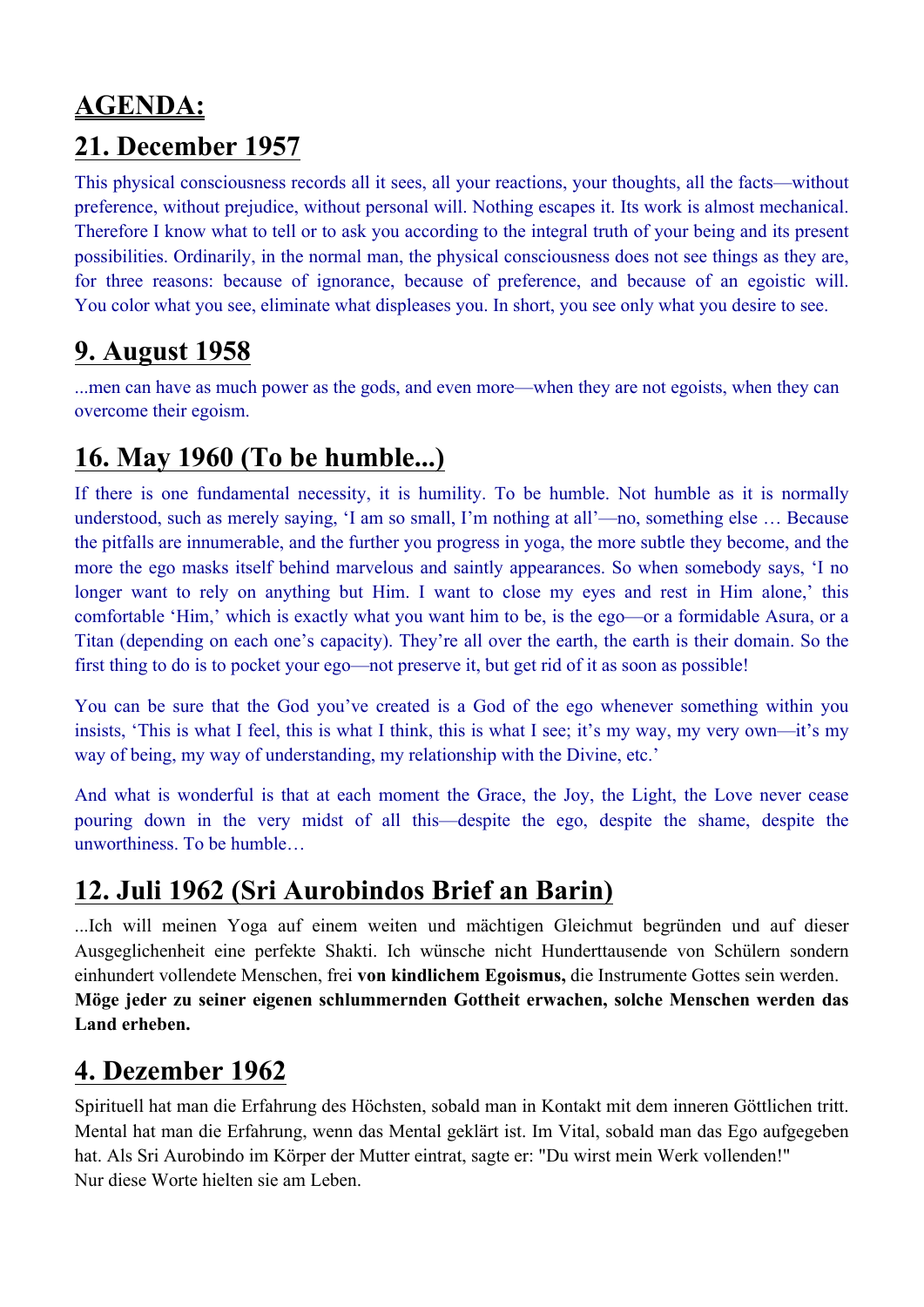# **10. August 1963 (Lebende und Tote)**

Die Haltung der Lebenden gegenüber den Toten gehört zu den abstoßendsten Äußerungen der egoistischen Unwissenheit der Menschheit.

# **24. August 1963 (Verzicht und Ego)**

Die Vorstellung des Verzichts kann nur in einem egozentrischen Bewusstsein entstehen. Wenn die Leute etwas haben, wollen sie es nicht mehr loslassen. Wenn sie es hergeben müssen, tut es weh, weil sie sich mit dem, was sie besitzen, identifizieren.

Wir denken immer an eine Transformation oder eine Verherrlichung von dem, was wir sehen: so ist es nicht!

Wir denken nur an Dinge, die sich von einer Form in die andere verwandeln: man wird wieder jung usw. - so nicht!

# **11. Juni 1966 (Sri Aurobindo – Egoismus)**

Die Auffassung von Egoismus.

Sri Aurobindo: "Der größte Egoist ist das Göttliche!"

Das Mental: eine große Seifenblase, enorm groß wie die Erde. Sobald man es ausdrücken will, zieht es sich in die Seifenblase zurück. Wenn man da herausgeht, ist es ein so weites, lebendiges Licht!

# **17. August 1966 (Die Wahrheit ohne Ego)**

Die Wahrheit lässt sich nicht in Worten ausdrücken, aber sie kann gelebt werden, wenn man lauter (ohne Ego) und plastisch genug ist.

# **3. June 1970 – True Aurovilian**

**One lives in Auroville to be free from moral and social conventions; but that freedom must not be a new slavery to the ego, its desires and ambitions.**

The fulfillment of desire bars the road to the inner discovery, which can only take place in the peace of perfect disinterestedness.

# **28. April 1971 (Work)**

Work is the foundation. It's by being and working in matter that one can bring a little consciousness into oneself.

Mother: Consciousness develops best through work done as offering to the Divine. Indolence and inaction lead to tamas: That is a fall into unconsciousness, it is contrary to all progress and light. To overcome one's ego, to live only in the service of the Divine – that is the ideal and the shortest way…

# **9. June 1971 (Ego)**

Mr. Ego is trying to pass him self off as the true being. But the body has learned that even without ego it is what it is, because it is that by the Divine Will and not at all by the ego.

# **15. December 1971 (Difficult Periods and Ego)**

Difficult periods come on earth to compel men to overcome their small personal egoism and to turn exclusively to the Divine for help and light. The wisdom of men is ignorant. Only the Divine knows.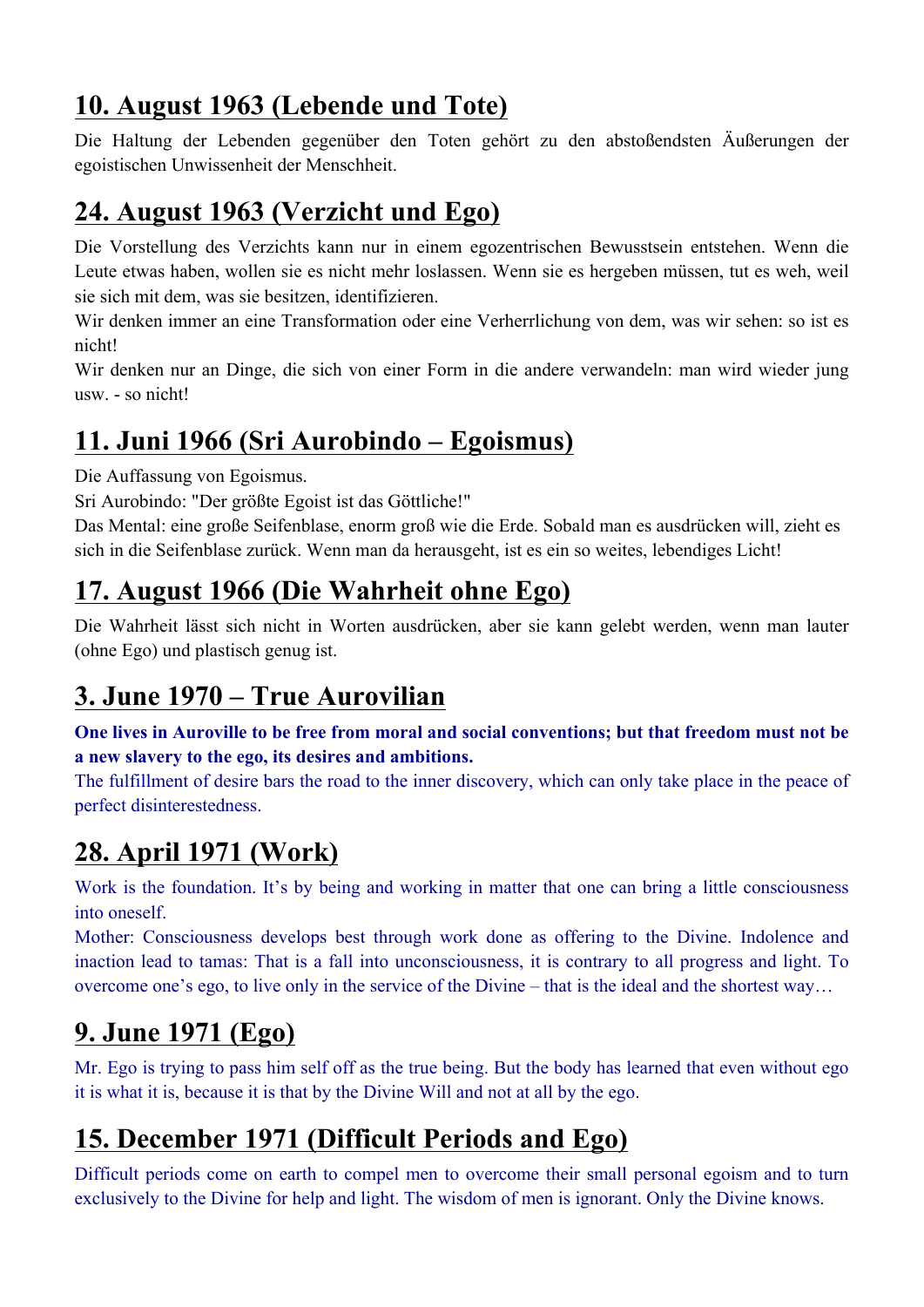### **13. April 1972 (Ego – Psychic Being)**

Ego is the obstruction. Ego was necessary to shape humanity, but we are now preparing the way for a superhumanity, a supra-humanity. The job of the ego is over – it did its job well, now it must disappear. And it is the psychic being, the Divine's representative in man, that will stay on and pass into the next species. Those who wish to pass to the supra-humanity must get rid of the ego and concentrate themselves around the psychic being.

#### **18. February 1973 (Violence ruled by Ego & Desire)**

Violence is necessary as long as men are ruled by their ego and its desire. But violence must be used only as a means of defense when you are attacked.

The future will have no need of violence because it will be governed by the Divine Consciousness, in which all things are harmonized and complement each other.

I myself very much encouraged the practice of fencing because it gives you skill, control over your movements and discipline in violence. I used to shoot with a rifle, because it gives you steadiness and skill and a very good eye; and it forces you to remain calm in the midst of danger.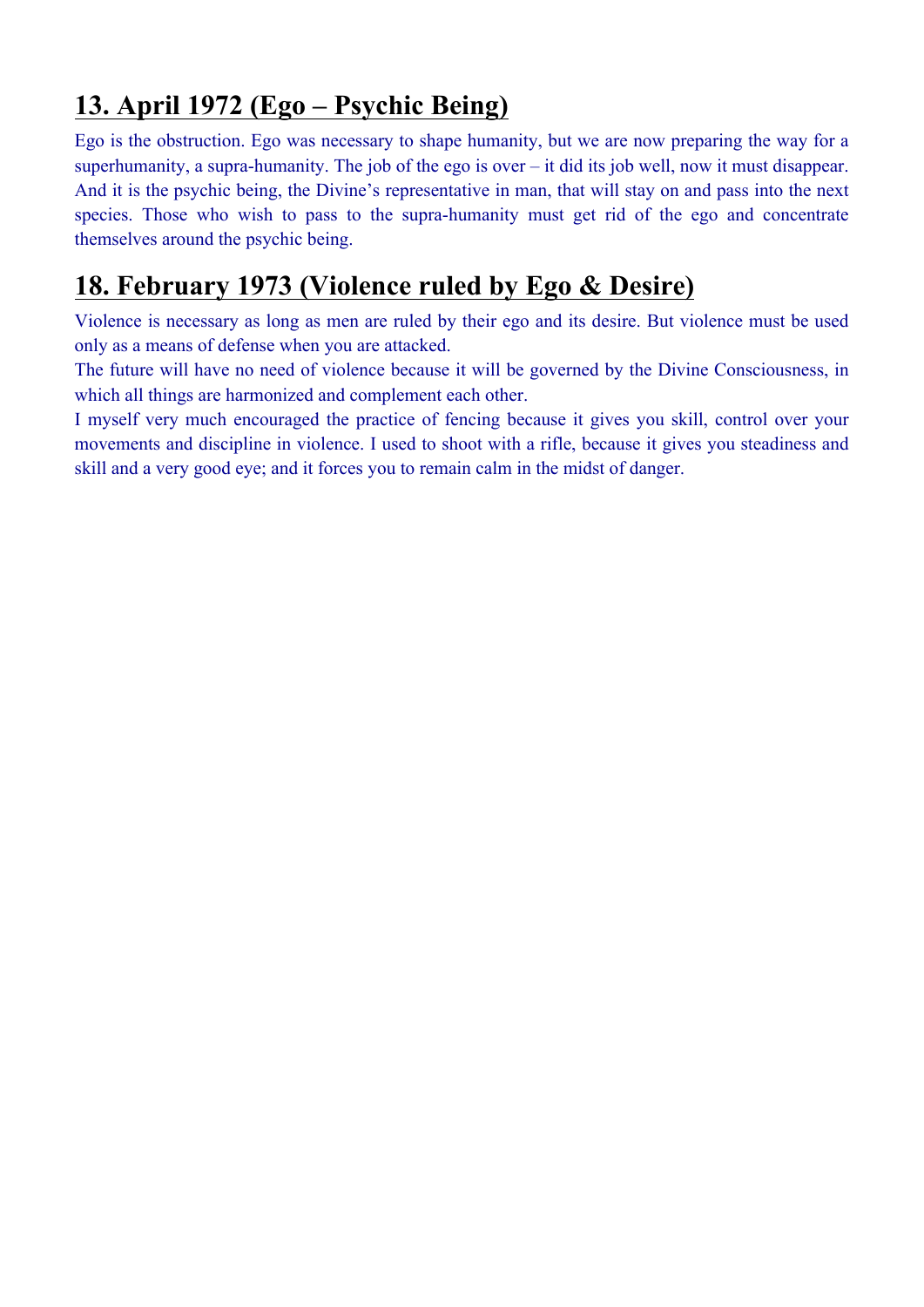### **Part I – Synthesis of Yoga – The four Aids:**

As the servant and disciple of the Master has no business with pride or egoism because all is done for him from above, so also he has no right to despond (verzweifeln) because of his personal deficiencies or the stumblings of his nature…

#### **Self-Consecration – Selbstweihung:**

Every part of us neither agrees with itself nor with the others nor with the representative Ego.

Personal desire and egoism have to be abolished (abgeschafft), but not the liberated individual.

### **Self-Surrender in Works – The Way of the Gita:**

The sign of the immersion of the embodied soul in Prakriti (die Kennzeichen der verkörperten Seele in der Natur) is the limitation of consciousness to the Ego.

- a) …to live in God and not in the Ego.
- b) …to act in God and not in the Ego.

We must endeavour to loosen the egoistic consciousness where it is centrally tied, in desire and Ego.

### **The Sacrifice, the Triune Path and the Lord of the Sacrifice:**

Not for the sake of the wife, but for the sake of the Self is the wife dear to us. **(Yajnavalkya – Upanishad)** This in the lower sense of the individual self is the hard fact of egoistic love; but in a higher sense it is the inner significance of that love too which is not egoistic but Divine.

### **The Ascent of the Sacrifice:**

It is not possible to cut the difficulty by a splitting up of the works of sacrifice; we cannot escape it by deciding that we shall do only the works of Love and Knowledge and leave aside the works of will and power, possession and acquisition, production and fruitful expense of capacity, battle and victory and mastery, striking away from us the larger part of life because it seems to be made of the very stuff of desire and ego.

If the curse of disquiet and disharmony and perversion is to be lifted from Life, the true soul, the psychic being, must be given its leading place and there must be a dissolution of the false soul of desire and ego.

This is life's true object: growth, but a growth of the spirit in Nature, affirming (behaupten) and developing itself in mind, life and body; possession, but a possession by the Divine of the Divine in all things, and not of things for their own sake by the desire of the ego; enjoyment, but an enjoyment of the divine Ananda in the universe; battle and conquest and empire in the shape of a victorious conflict with the Powers of Darkness.

Ego must disappear and be replaced by the true spiritual person, the central being; it must feel a Divine Force awaking within it.

One must reject all that comes from the ego, from vital desire, from the mere mind and its presumptuous reasoning incompetence, all that ministers to these agents of the Ignorance. One must learn to hear and follow the voice of the inmost soul, the direction of the Guru, the command of the Master, the working of the Divine Mother.